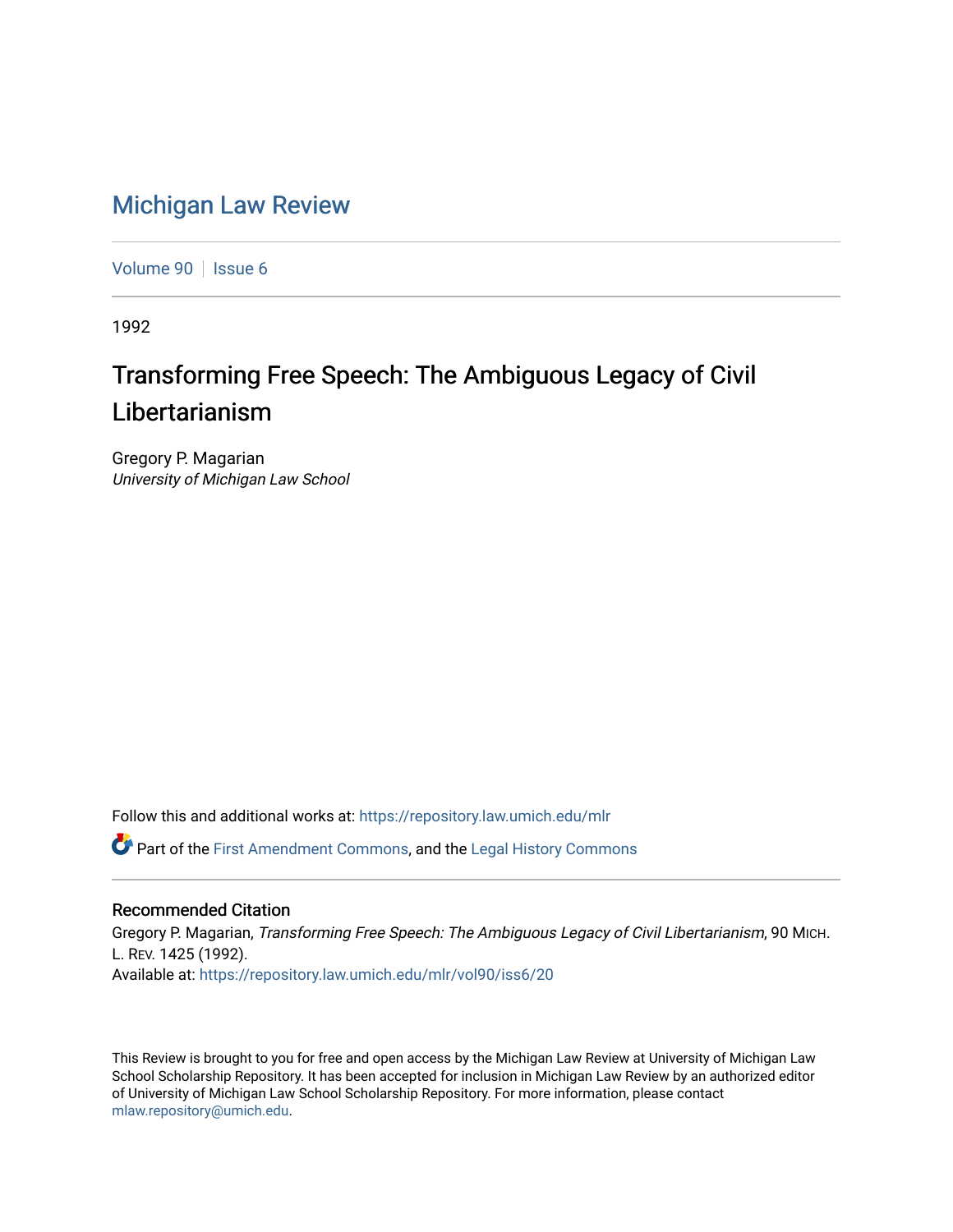TRANSFORMING FREE SPEECH: THE AMBIGUOUS LEGACY OF CIVIL LIBERTARIANISM. By *Mark A. Graber.* Berkeley: University of California Press. 1991. Pp. xi, 336. \$39.95.

In *Transforming Free Speech,* his first book, Mark A. Graber<sup>1</sup> challenges what he calls "the Myth of the Worthy Tradition" of contemporary civil libertarianism (p. 3). Graber sketches a critical history of American intellectuals' defenses of expression rights since the late nineteenth century, arguing that the generation of post-World War I civil libertarians galvanized by Professor Zechariah Chafee, Jr. effectively suppressed the contributions of its conservative libertarian and radical predecessors. He contends that this suppression has left contemporary free speech advocates ill-equipped to address issues implicating both expression rights and resource allocation, such as campaign finance reform and media access, which stand among the most important contemporary free speech problems. Finally, he provides a blueprint for a modified civil libertarian defense of speech designed to encompass these key issues while vindicating the contributions of pre-World War I libertarians. Despite its occasionally underdeveloped treatments of complex topics, Graber's book makes a compelling historical and legal case that adds an important critical perspective to the literature on the development of expression rights.

Graber begins his argument with a sympathetic portrait of the conservative libertarian defense of free speech, stressing that "[a] commitment to individual freedom from state regulation" (p. 19) led late nineteenth century conservative libertarians, such as John W. Burgess, Herbert Spencer, and William Graham Sumner, to advocate free speech rights as vigorously as they championed laissez-faire property rights (pp. 18-21). Graber contends that the defense of free speech that the conservative libertarians developed  $-$  based on their narrow readings of congressional and state power to infringe individual liberty under the Constitution — belied the need for the innovations that progressive civil libertarians claimed were necessary to vindicate radicals' expression rights during World War I and the Red Scare (p. 40).

Graber contends that progressive thinkers of the early twentieth century set the stage for a· new defense of expression rights by denying the premises of conservative libertarianism (pp. 50-121). That era's leftist libertarians, led by Emma Goldman and Theodore Schroeder, rejected the conservative libertarians' advocacy of property rights (pp. 53-65), while its new intellectuals, notably John Dewey and Roscoe Pound, recast rights as means to sociological ends rather than libertarian ends in themselves (pp. 65-74). But these thinkers failed to gener-

<sup>1.</sup> Assistant Professor of Government, University of Texas.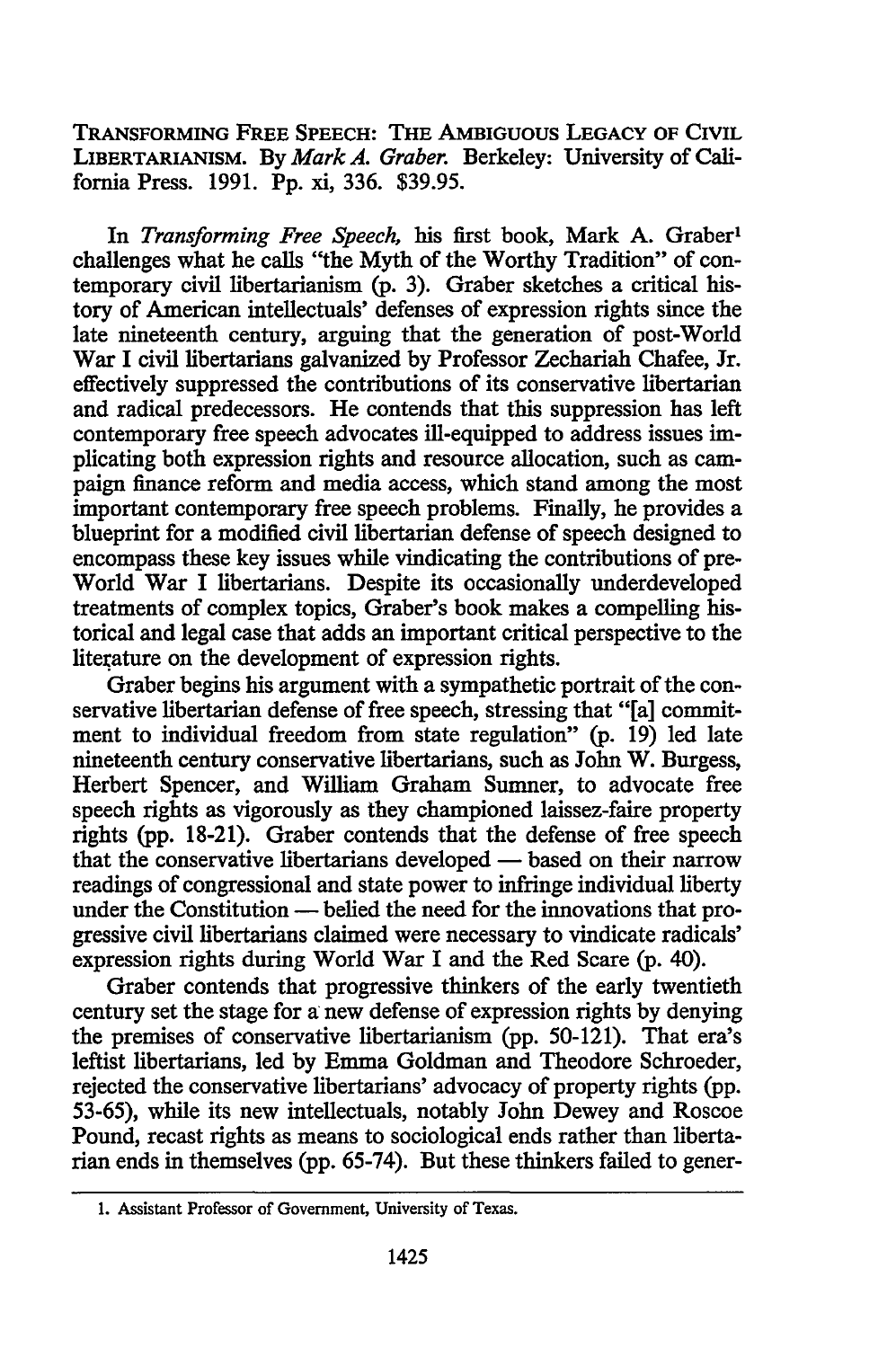ate a widely accepted new judicial defense of expression rights; Graber argues that progressive ideas actually hindered development of such a defense by endorsing increased legislative power to effect social reforms, leaving such progressive jurists as Justice Brandeis to tie their support for free speech to the Supreme Court's extreme solicitude for property rights in such cases as *Lochner v. New York* 2 The end of that solicitude would doom this brittle basis for upholding expression rights (pp. 120-21).

Into the theoretical breach stepped Professor Chafee, Graber's primary villain, with a defense of free speech that found independent constitutional support for expression rights based primarily upon the societal interest in facilitating democratic participation.<sup>3</sup> Graber sternly criticizes Chafee's methodology: he charges that Chafee "suppressed or distorted evidence that strengthened the conservative libertarian interpretation of the liberty of discussion" (p. 127) while toning down his own progressive philosophical views for the benefit of the conservative judicial establishment (pp. 126-40). On a theoretical level, Graber complains that Chafee's reliance on the law of criminal attempts as a model for his free speech jurisprudence unnecessarily narrowed protections for expression rights (pp. 147-51). More centrally, Graber laments Chafee's categorical distinction between democratic processes, which for Chafee were properly subject to judicial oversight, and substantive economic policies, which were not, for inhibiting the development of free speech doctrine (pp. 151-64).

This distinction, Graber believes, left civil libertarians powerless to invoke judicial action against the material inequalities that have threatened open political discussion in the late twentieth century (pp. 165-69). He asserts that the process-policy dichotomy has prevented leading free speech advocates Alexander Meiklejohn and Thomas Emerson, despite their libertarian advances and criticisms of Chafee, from developing useful ideas about issues that combine concerns about expression rights and material inequalities (pp. 169-80). While the Burger Court frequently invoked property rights against calls for equalization of important opportunities for political participation  $$ striking down federal limits on individual campaign contributions, 4 affirming free speech rights for corporations,<sup>5</sup> and denying constitu-

<sup>2. 198</sup> U.S. 45 (1905); *see* pp. 112-21. Graber's characterization of Brandeis' position as a reflexive retreat into stare decisis, pp. 101.03, may be unfair. Graber's own account supports the possibility that Brandeis may have held a principled view that, if the Court intended to defend economic liberties, it could hardly do less for expression rights. *See* pp. 118-20 (describing Brandeis' judicial activism on behalf of expression rights).

<sup>3.</sup> Pp. 122-26; *see* ZECHARIAH CHAFEE, JR., FREEDOM OF SPEECH (1920). The judicial foundation for Chafee's analysis was Justice Holmes' statement that the Constitution protected statements about matters of public importance unless they posed a "clear and present danger" of some social evil. Schenck v. United States, 249 U.S. 47, 52 (1919); pp. 122-23.

<sup>4.</sup> P. 190. *See* Buckley v. Valeo, 424 U.S. 1 (1976).

<sup>5.</sup> P. 191. *See* First Natl. Bank v. Bellotti, 435 U.S. 765 (1978).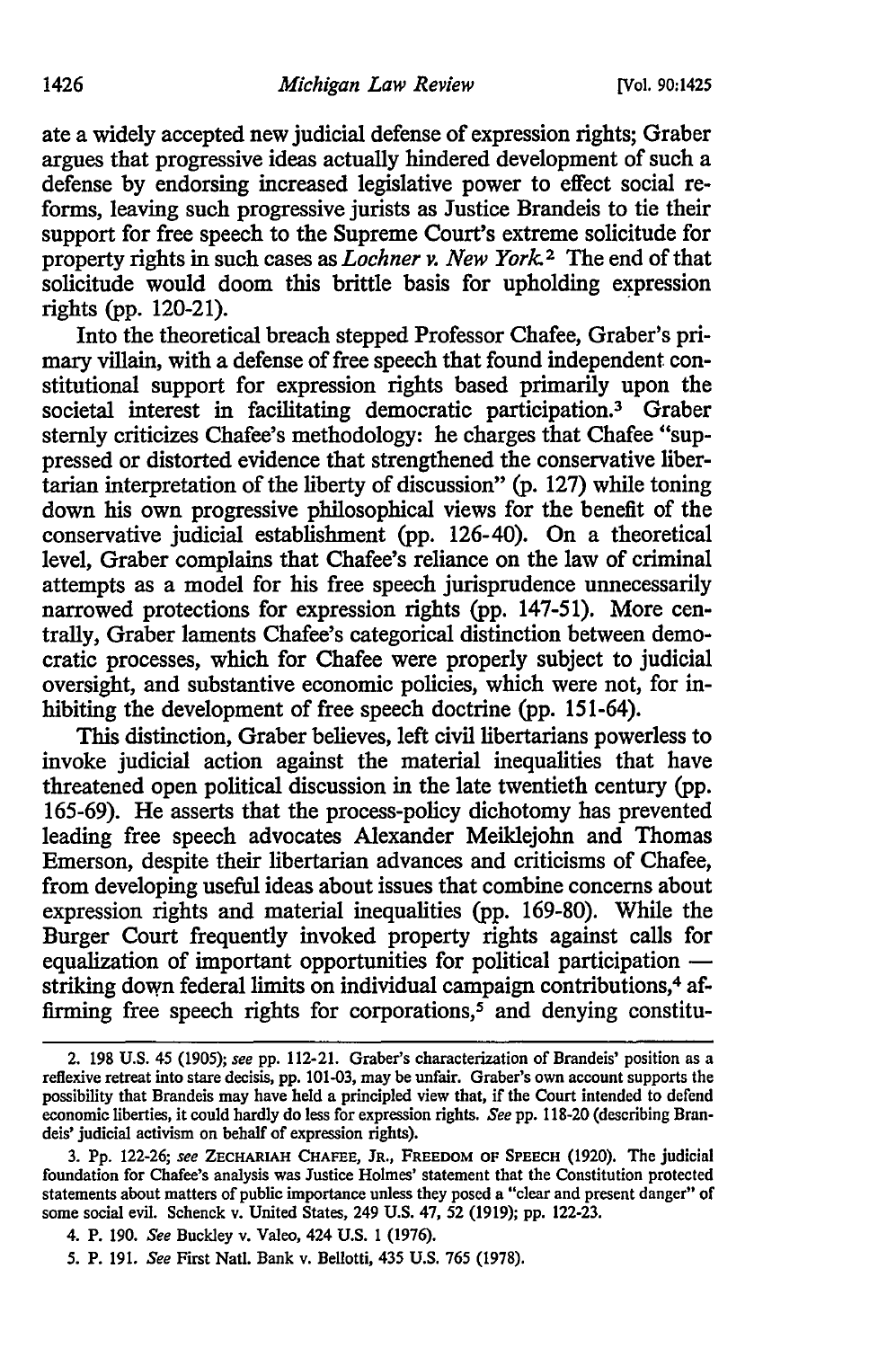tional rights of access to mass media<sup>6</sup> - civil libertarians remained preoccupied with less important disputes about when the government may regulate objectionable speech (pp. 198-206). The only civil libertarian discussion of the relationship between resources and expression rights has focused on the absolute question: Is money speech? Graber doubts that such an inquiry can lead to a coherent theory for adjudicating current free speech controversies (pp. 206-15).

Graber closes *Transforming Free Speech* with the blueprint for his own "somewhat new defense" of expression rights (pp. 216-34). He asserts that "libertarians['] . . . discussions of the central meaning of the First Amendment should address those practices that presently threaten most directly the system of freedom of expression"  $(p. 225)$ , a principle that currently directs attention to the question: *"When* is money speech?" (p. 226; emphasis added). Graber's answer, set out here in unsatisfyingly brief form,<sup>7</sup> takes its cue from Michael Walzer's axiom that a society satisfies the demands of democracy ''when success in one institutional setting isn't convertible into success in another."8 Graber argues that the government "can never, or hardly ever, ban any argument or any manner of presenting arguments on the grounds of persuasiveness" (p. 230) but may "regulate the effect of material inequalities on the marketplace of ideas" (p. 233) by enforcing ceilings on campaign contributions and access rights for the materially disadvantaged (pp. 227-34).

Graber's account of free speech advocacy's historical development, although deft and largely convincing, encompasses too many important figures too quickly to avoid leaving a few puzzling questions. His real view of the conservative libertarian tradition remains obscure. While not blindly fawning,<sup>9</sup> his praise for the conservative libertarians is effusive. But his own defense of expression rights makes clear that he favors a high degree of economic regulation inconsistent with the conservative libertarian view. Part of the problem lies in Graber's inadequate attention to the severe injuries that burgeoning corporations inflicted on Americans' welfare during the early twentieth century. <sup>10</sup>

10. *See, e.g.,* PAULL. MURPHY, THE MEANING OF FREEDOM OF SPEECH 129 (1972) (noting

<sup>6.</sup> P. 192. *See* Columbia Broadcasting Sys. v. Democratic Natl. Comm., 412 U.S. 94 (1973).

<sup>7.</sup> Graber states that he will argue in greater detail for his own theory of free speech in a future book. P. 234.

<sup>8.</sup> P. 227 (quoting Michael Walzer, *Liberalism and the Art of Separation,* 12 POL. THEORY 315, 321 (1984)).

<sup>9.</sup> *See, e.g., p.* 24 (conceding that conservative libertarians displayed greater concern with property rights of business interests than with expression rights); p. 37 (noting accord between conservative academic writing on free speech and restrictive judicial holdings on expression rights in the late nineteenth century). But Graber assigns at least partial blame for conservative libertarians' weaker moments on expression rights to external circumstances. *See* p. 24 (discussing "the low salience of First Amendment issues in the Gilded Age"). This contention is disingenuous: any era stained by fewer than its share of expression rights controversies is more probably an age of weak defenders of free speech than of extraordinarily tolerant governmental or social institutions.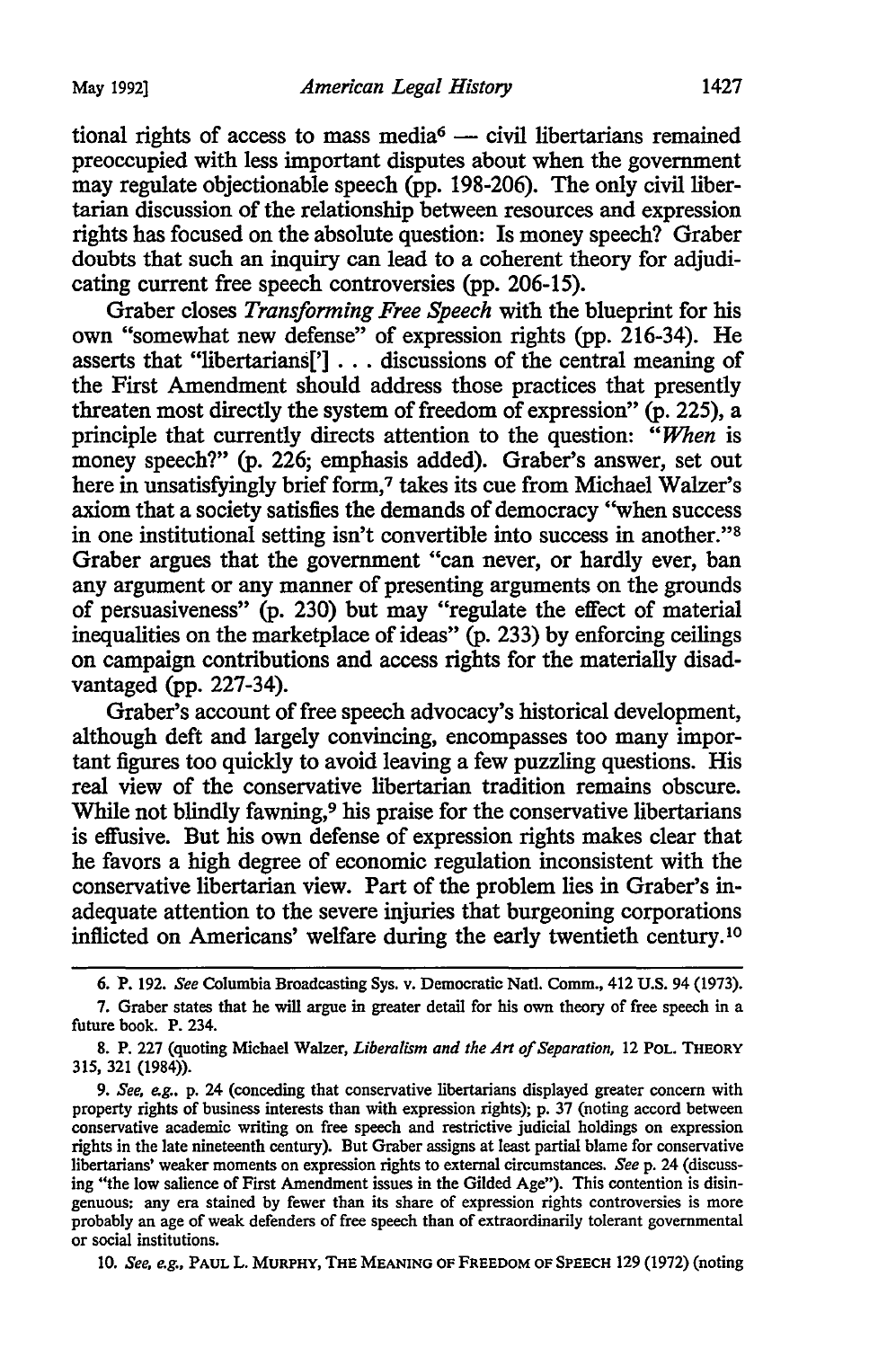The abuses of unfettered capitalists rendered earlier conservative libertarian social justifications for property rights<sup>11</sup> untenable, and this failure must have considerably aided Chafee's denial of the movement's importance.

At a deeper level, Graber never fully develops the connection he appears to want to draw between the conservative libertarian tradition and his own quite egalitarian vision of expression rights. Obviously, the conservative libertarians shared Graber's desire to forge a theory of expression rights in a context of ideas about material resources, but they and he have reached divergent conclusions through different methods. Graber considers the consequences of economic realities,<sup>12</sup> while the conservative libertarians asserted economic rights. If this is the only link Graber sees, the conservative libertarians are merely an important footnote to his history.

Conversely, Graber places too little emphasis on at least two figures who provide interesting support for his own views: David Riesman and Theodore Schroeder. Graber never mentions Riesman, who anticipated Graber's criticisms of the Holmes-Chafee clear-andpresent-danger approach in a series of articles in 1942.13 The two scholars' critiques of civil libertarian theory are harmonious: Riesman complained that Holmes and Chafee paid too little attention to social policy14 and called upon government not only to guarantee expression rights but to provide facilities for their exercise.<sup>15</sup> Riesman's apparent lack of influence may justify his absence from Graber's historical analysis, but his ideas make him an important forerunner of Graber's own theory of expression rights.

Graber discusses Schroeder at some length (pp. 54-65) but dismisses his broad, antistatist conception of expression rights as "a path not taken" (p. 65). This appears to be an accurate historical observation. But of all the thinkers Graber considers, Schroeder would seem the most likely to endorse Graber's own approach to expression rights,

11. For an example of such a justification, see p. 20 (noting conservative libertarian belief that "government had to permit and protect even substantial accumulations of corporate wealth ... to finance the major projects necessary for realizing truth in the modern world").

12. *See* p. 225 (''This emphasis on actual threats to the system of freedom of expression requires some empirical research.").

13. *See, e.g.,* David Riesman, *Civil Liberties in a Period of Transition, in* 3 PUB. POLY. 33 (C. J. Friedrich & Edward S. Mason eds., 1942). For a discussion of Riesman's ideas, see Norman L. Rosenberg, *Another History of Free Speech: The 1920s and the 1940s,* 7 LAW & INEQ. J, 333, 348-54 (1989).

14. *See* Riesman, *supra* note 13, at 44 (noting the likely hesitance of the Court to engage in social policymaking).

15. *See id.* at 86-87.

the appeal of 1920s civil libertarians to "the depressed classes, primarily industrial workers"). For a discussion of the danger that monied interests came to pose to free speech itself, see THOMAS I. EMERSON, TOWARD A GENERAL THEORY OF TIIE FIRST AMENDMENT 105·06 (1966) (arguing that modern capacities for private interference with expression rights require government restriction).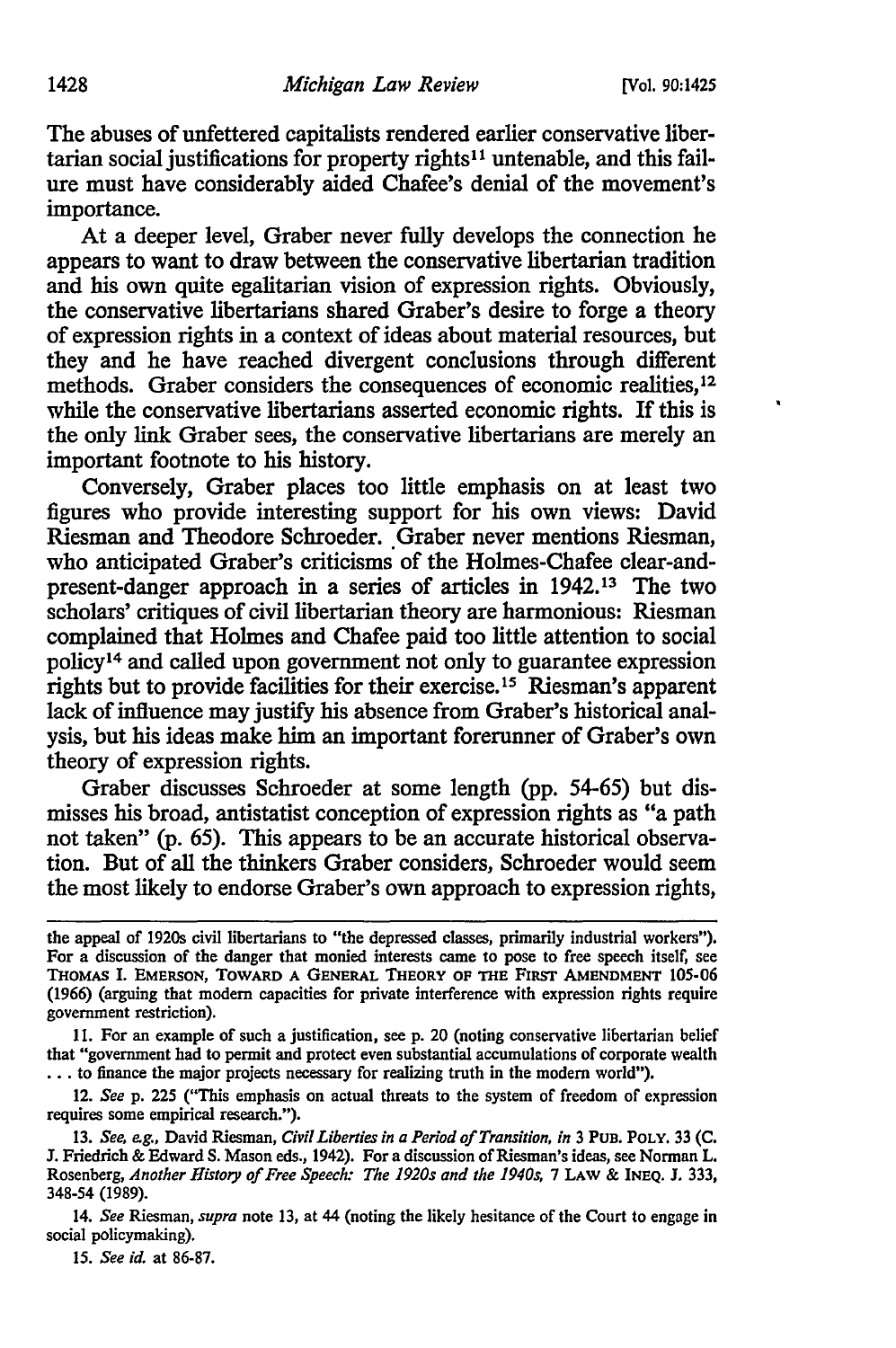## May 1992] *American Legal History* 1429

based upon his combination of free speech extremism<sup>16</sup> and concern for material justice (p. 55). Schroeder may have fit awkwardly into Graber's normative argument because, for reasons that he never fully explains, Graber limits his focus mainly to political expression, while Schroeder was concerned primarily with discussion about sex (p. 54). But Graber also oversimplifies Schroeder's work by exaggerating its philosophical affinity with the conservative libertarians, thereby avoiding full consideration of Schroeder's importance as a theorist.<sup>17</sup>

Graber thoroughly and accurately assesses the ideas of other free speech theorists. Most importantly, the record supports his far-reaching criticisms of Chafee. Reasons exist to question Graber's assertion that Chafee singlehandedly buried the memory of conservative liberta $rianism$   $\longrightarrow$  other scholars played important roles in developing progressive civil libertarianism, 18 and socioeconomic realities may have dealt the fatal blow to conservative libertarian precepts<sup>19</sup> - but Graber commits no injustice in arguing that Chafee's tactics tended to obscure the history and weaken the foundation of expression rights.

One revealing fault that Graber does not discuss is Chafee's sycophantic practice, throughout his career, of denigrating the ideas, techniques, and allegiances of the radicals whose freedoms he defended.20 The repressions of Communist states certainly deserved Chafee's rebukes, and by linking his advocacy of radicals' rights to derision of their words he may have gained a considerable tactical advantage with enemies of free speech. But by implying that only the ideologically pure might defend the liberties of the impure, Chafee's tactic crippled

18. *See* MURPHY, *supra* note 10, at 262-65 (listing liberal practitioners, scholars, and jurists who joined in Chafee's push for expression rights in the 1920s).

19. *See supra* notes 10-11 and accompanying text.

<sup>16.</sup> Schroeder believed that the government should punish only speech that actually caused material injuries; similarly, Graber would hold courts to a very strict standard to convict for incitement to criminal conduct. *Compare* p. 56 *with* p. 231.

<sup>17.</sup> *Seep.* 64 (asserting that Schroeder "rel[ied] on the conservative libertarian defense of free speech"). Analysis of Schroeder's writings about sexual expression reveals that he frequently cited social benefits, as well as individual self-fulfillment, to support his calls for broad expression rights. *See, e.g.,* Theodore Schroeder, *More Liberty of Press Essential to Moral Progress, in* FREE· DOM OF THE PRESS AND "OBSCENE" LITERATURE: THREE ESSAYS 7, 32 (1906) (claiming that free sexual discussion would alleviate various social problems and "insure a very general progress in public morals"). Graber notes this tendency only in an aside and only with respect to Schroeder's more general social views. *See* p. 57.

<sup>20.</sup> *See* CHAFEE, *supra* note 3, at 187 (complaining that radicals' practice of displaying red flags in public betrayed their lack of "decent respect for the opinions of mankind"); ZECHARIAH CHAFEE, JR., THE INQUIRING MIND 100-01 (1928) (berating the dullness of the tract that led to the sedition prosecution in Gitlow v. New York, 268 U.S. 652 (1925)); Zechariah Chafee, Jr., *Thirty-Five Yean with Freedom of Speech,* 1 KAN. L. REv. 1, 25 (1952) (describing Soviet representatives to the United Nations as "men who had masks instead of faces" and warning that the Soviets "have despicable clever allies in our midst"); ZECHARIAH CHAFEE, JR., THE BLESSINGS OF LIBERTY 112 (1956) (calling radical literature "so wordy, shopworn, and vituperative as to make reading it a complete waste of time"); *id.* at 129 (analogizing communists to "[m]aggots"). Graber does note Chafee's complementary practice of swearing his allegiance to property rights and the propertied class. *See* pp. 133-34.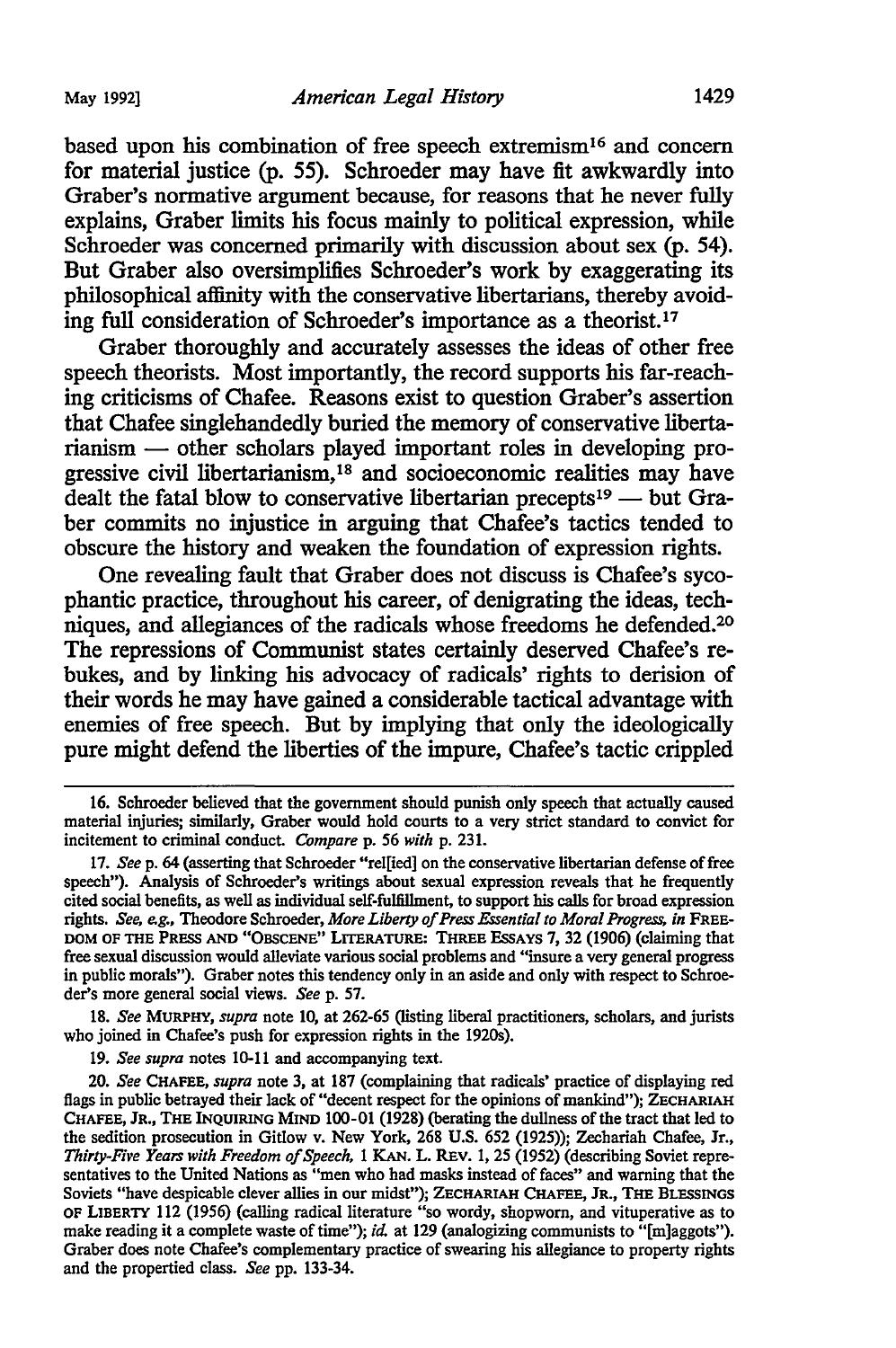his libertarian rhetoric. In light of his core belief that expression became punishable when it actually threatened to cause material injury (p. 149), his politically correct acknowledgement of communist evil also limited his defense of free speech.21

Graber also does a service by recalling the censorious tactics of some early twentieth-century progressives. He details how the progressive themes of national discipline and cultural nationalism and the progressive emphasis on administrative expertise led many would-be reformers to attack expression inconsistent with their social visions (pp. 78-86). Graber's analysis may disproportionally emphasize the  $i$ llibertarian progressives  $\frac{1}{x}$  he fails fully to explain the reasons that this group strayed from leading progressives' support for free expres- $\sin^{2z}$  — but his analysis of their failings is thorough and convincing.

Graber shows similar acuity in asserting the practical importance of issues, such as campaign finance reform and media access, involving the role of material resources in controversies over expression rights. He goes too far when he implies that repression of lawless speech, civil libertarians' perennial concern, no longer matters  $(p. 13)$  — such repression will threaten freedom as long as there are political demagogues. But his relative priorities appear sound. Although several thinkers have argued for some degree of government control over material access to expression,23 many contemporary civil libertarians too reflexively reaffirm their laissez-faire faith without adequately considering the complexities that mixed issues of expression and resources

22. *See* p. 87 (noting that "[Jane] Addams, [John] Dewey, [Justice Louis] Brandeis and others maintained that the scientific method would not function efficiently and the community would not be fully unified unless the polity encouraged citizens to express a wide variety of opinion on matters of public interest").

<sup>21.</sup> By the 1950s, Chafee premised his defense of radicals' expression on the improbability of an imminent communist victory. CHAFEE, THE BLESSINGS OF LIBERTY, *supra* note 20, at 126- 27 (stressing the small number of communists in the United States). He recognized that economic hardship might cause a growth of American communism, but, ominously, he did not argue for the continued importance of expression rights under such a circumstance. *Id.* at 128- 29. No such compromising defense of free speech could ever hope to overcome McCarthyesque hysteria.

<sup>23.</sup> *See* LEE c. BOLLINGER, IMAGES OF A FREE PRESS 108-16 (1991) (reviewed in this issue by Dean Geoffrey R. Stone. -Ed.) (analyzing major Supreme Court cases on broadcast access and arguing for the benefits of a partial regulatory regime); Thomas I. Emerson, *The Affirmative*  Side of the First Amendment, 15 GA. L. REV. 795 (1981) (surveying settings that arguably require some governmental regulation to ensure opportunities to communicate); Owen M. Fiss, *Free Speech and Social Structure,* 71 IOWA L. R.E.v. 1405 (1986) (criticizing the Burger Court's laissez-faire tendencies in- cases where expression rights collide with economic inequalities and advocating a significant role for state action in enriching public debate); Donald E. Lively, *The*  First Amendment at Its Third Century: Reckoning with the Ravages of Time, 18 HASTINGS CoNsr. L.Q. 259, 284 (1991) ("When the media's own potential for effective agency is implicated, freedom of the press has been pinched to the point that its functional capabilities are undermined."). Graber does not evaluate Bollinger's and Lively's treatments, which are contemporary to his own; Emerson and Fiss do not satisfy him. *See* p. 215 (criticizing Emerson, with Chafee, for "treat[ing] property and free speech as two distinct realms of constitutional discourse"); pp. 211-12 (including Fiss among proponents of the overly simplistic idea that money is not speech).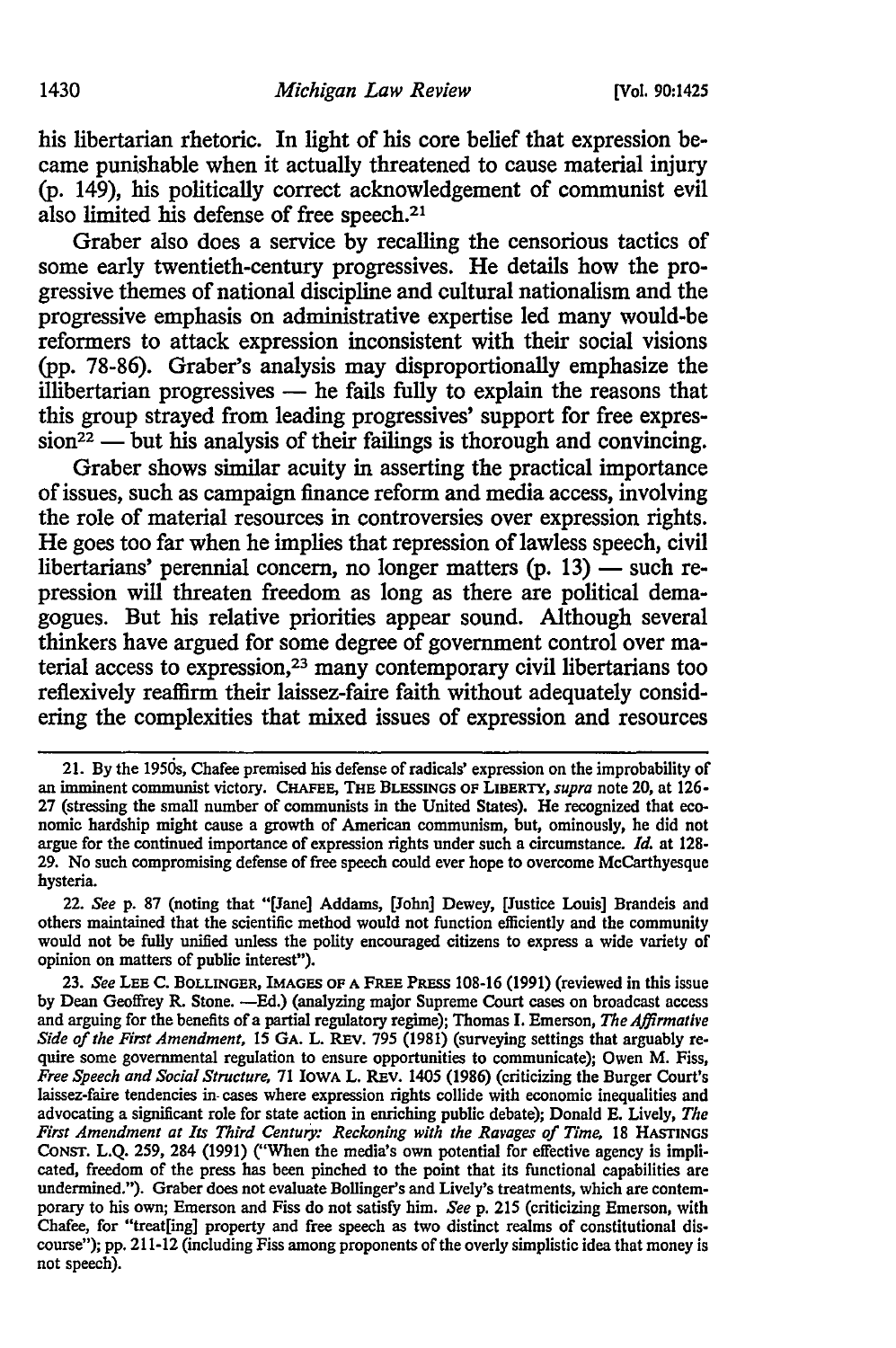present.24 Graber argues provocatively that Chafee's civil libertarian structure, which placed economic policy decisions beyond majoritarian regulation, paralyzed his heirs in an era demanding increased attention to the relationship between money and speech (pp. 159-64). Graber invites his peers to decide for themselves whether mixed questions of speech and property deserve serious attention but admonishes them "not [to] tolerate scholarship that asserts these problems are of great practical importance but little theoretical interest" (p. 225).

Whether Graber's own defense of expression rights can lead civil libertarians out of their dilemma remains to be seen. Although his approach appears thoughtful and workable, its full exposition will have to address several questions. Most obviously, Graber must explain more clearly how his path to access regulations improves upon the simple conclusion that "money is not speech." Here, Graber's familiar comparison between restrictions on campaign spending and on high-decibel amplification, meant to demonstrate that straightforward campaign finance reform would stretch the Constitution (pp. 212-13), inadequately supports his portrayal of spending restrictions as a troublesome control on the degree of speech rather than an acceptable regulation of the manner of speech. Similarly, Graber's claim that to differentiate money from speech necessarily dictates government regulation of other political resources extraneous to the content of political ideas, such as good looks and eloquence (p. 214), ignores the nonmarket essence of these qualities. On his other flank, Graber will need to do more than assert the importance of access issues in order to placate sworn civil libertarian opponents of speech-related economic regulations. Moreover, both sympathetic and hostile readers will require a more systematic account of Graber's constitutional philosophy, hastily sketched here (pp. 217-23), which leads him to soften his advocacy of liberal access to material resources out of reluctant deference to "the direction of the Rehnquist Court" (p. 223).

Whatever the ultimate fate of his theoretical proscriptions, Graber has delivered a wake-up call to supporters of expression rights who fear only familiar threats. His critical, probing historical analysis conveys the variety and depth of ideas that have fueled the conceptual development of expression rights while exposing the flaws in that development. Graber's history supports his insistence that "philosophical and jurisprudential justifications of expression rights are not timeless verities but reflections of the unique political and·legal climate

<sup>24.</sup> *See, e.g.,* NAT HENTOFF, THE FIRST FREEDOM 269-82 (1980) (arguing against the fairness doctrine as a simple violation of the language of the First Amendment). Graber notes that issues combining expression rights and access to material resources have caused splits in the American Civil Liberties Union that have prevented that organization from responding coherently to such questions. P. 206. *See also* SAMUEL WALKER, IN DEFENSE OF AMERICAN LIBER-TIES: A HISTORY OF THE ACLU (1990) (reviewed in this issue by Professor David Cole. -Ed.).